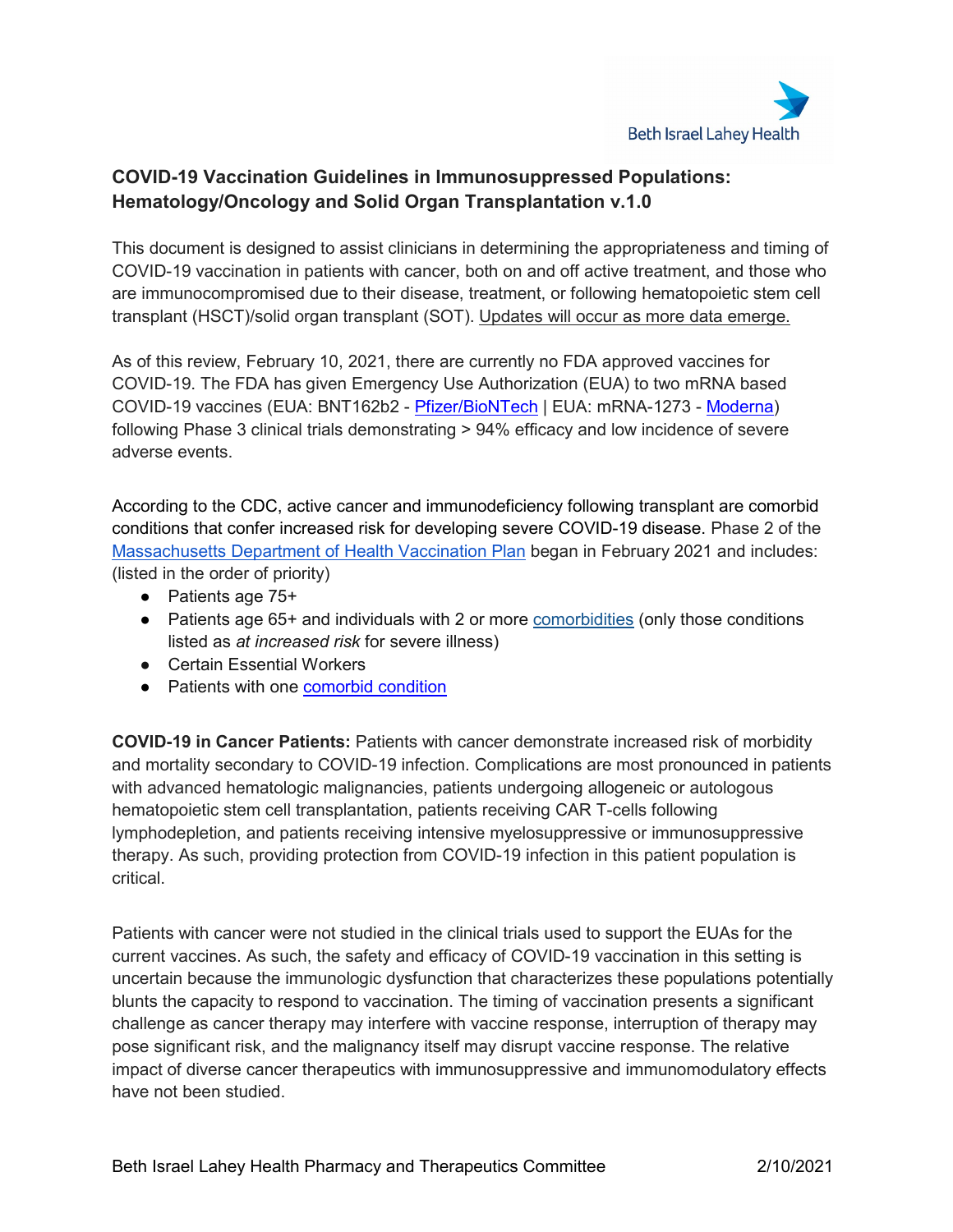

It is possible that partial protection may arise from suboptimal response to vaccination and potentially mitigate the severity of COVID-19 infection and associated complications.

**Recommendation:** Despite the limited amount of data available, based on the vaccine mechanism of action, low incidence of severe adverse events, and high rate of transmission of COVID-19 in the community at the present time, the **BILH Pharmacy and Therapeutics Hematology and Oncology Subcommittee recommends the patients with malignancy should receive COVID-19 vaccination** during Phase 2 of the [Massachusetts Department of](https://www.mass.gov/info-details/massachusetts-covid-19-vaccination-phases)  [Health Vaccination Plan.](https://www.mass.gov/info-details/massachusetts-covid-19-vaccination-phases) This guidance is in accordance with guidelines from national organizations [\(ASH](https://www.hematology.org/covid-19/ash-astct-covid-19-and-vaccines) | [ASCO](https://urldefense.proofpoint.com/v2/url?u=https-3A__www.asco.org_asco-2Dcoronavirus-2Dresources_covid-2D19-2Dpatient-2Dcare-2Dinformation_covid-2D19-2Dvaccine-2Dpatients-2Dcancer&d=DwIGaQ&c=xJjaW4UVIuGkaC9EgJPIQA&r=q8_YRWsq0qIRnjn-k_EY6A&m=eTvlSGGJtv06HCcQzCh5XMkdCDp-e0mIimrb-kYq1RI&s=d0JEspGvLK1yHmKndpay2IozUI_NYtOEMlhW8uS64lw&e=%20%3chttps://urldefense.com/v3/__https:/www.asco.org/asco-coronavirus-resources/covid-19-patient-care-information/covid-19-vaccine-patients-cancer__;!!CvMGjuU!smyiBK0ieGFrYzh132IONQHetQAeKln96WZfRw2FLvPUbI13-DvaAADjLROfW92ZPRe_BiY$%3e) | [NCCN\)](https://urldefense.proofpoint.com/v2/url?u=https-3A__www.nccn.org_covid-2D19_pdf_COVID-2D19-5FVaccination-5FGuidance-5FV1.0.pdf&d=DwIGaQ&c=xJjaW4UVIuGkaC9EgJPIQA&r=q8_YRWsq0qIRnjn-k_EY6A&m=eTvlSGGJtv06HCcQzCh5XMkdCDp-e0mIimrb-kYq1RI&s=pZ6eAidpQ7JiwGfuCnjWgTcnFCXYpUgHbcsfxRs7l8k&e=) for patients with malignancy who are living in areas of significant COVID-19 prevalence.

Please refer to **[Appendix](#page-3-0)** for more detailed BILH guidance regarding vaccination of immunocompromised hosts including cancer patients.

Patients should be counseled that vaccination may not be protective and precautionary measures including masking and social distancing should be maintained. Vaccination of eligible household contacts and caregivers may provide additional protection.

Providers may elect to delay vaccination or modify ongoing therapy on an individual basis if they feel that the benefit of this modification clearly outweighs the risks. One example might be a patient with transient immune suppression that will shortly recover and for whom a modest delay in vaccination will potentially result in heightened response. Alternatively, the schedule of cancer therapeutics might be adjusted if this does not pose risk for disease progression or treatment outcome. However, given that interruption of therapy may have significant consequences, the period of immune suppression resulting from disease or therapeutic interventions are often lengthy, and there are currently no data to provide additional guidance, the default recommendation has been to provide vaccine when available. As more experience is accumulated in this setting, recommendations may be adjusted.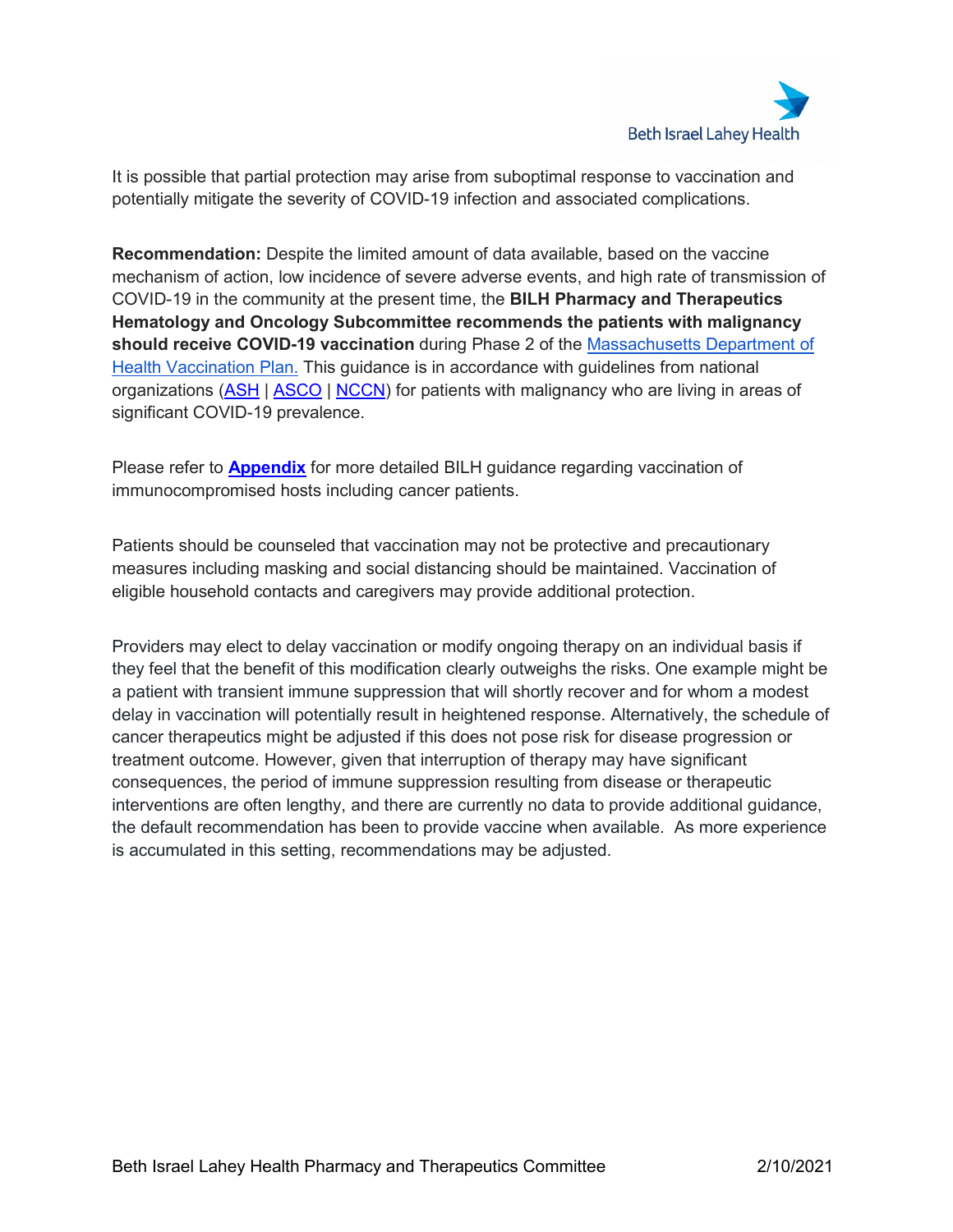

## **References:**

- 1. ASCO/IDSA Webinar: The COVID-19 Vaccine & Patients with Cancer. [https://www.idsociety.org/multimedia/cliniciancalls/ASCO-IDSA-webinar-the-covid-19](https://www.idsociety.org/multimedia/cliniciancalls/ASCO-IDSA-webinar-the-covid-19-vaccine-and-patients-with-cancer/) [vaccine-and-patients-with-cancer/](https://www.idsociety.org/multimedia/cliniciancalls/ASCO-IDSA-webinar-the-covid-19-vaccine-and-patients-with-cancer/)
- 2. CDC. Interim Clinical Considerations for Use of mRNA COVID-19 Vaccines Currently Authorized in the United States. 30 Dec 2020. Available from: [https://www.cdc.gov/vaccines/covid-19/info-by](https://www.cdc.gov/vaccines/covid-19/info-by-product/clinicalconsiderations.html?CDC_AA_refVal=https%3A%2F%2Fwww.cdc.gov%2Fvaccines%2Fcovid-19%2Finfo-byproduct%2Fpfizer%2Fclinical-considerations.html)[product/clinicalconsiderations.html?CDC\\_AA\\_refVal=https%3A%2F%2Fwww.cdc.gov%](https://www.cdc.gov/vaccines/covid-19/info-by-product/clinicalconsiderations.html?CDC_AA_refVal=https%3A%2F%2Fwww.cdc.gov%2Fvaccines%2Fcovid-19%2Finfo-byproduct%2Fpfizer%2Fclinical-considerations.html) [2Fvaccines%2Fcovid-19%2Finfo-byproduct%2Fpfizer%2Fclinical-considerations.html](https://www.cdc.gov/vaccines/covid-19/info-by-product/clinicalconsiderations.html?CDC_AA_refVal=https%3A%2F%2Fwww.cdc.gov%2Fvaccines%2Fcovid-19%2Finfo-byproduct%2Fpfizer%2Fclinical-considerations.html)
- 3. CDC. Underlying Medical Conditions. 29 Dec 2020. Available from: https://www.cdc.gov/coronavirus/2019- [ncov/vaccines/recommendations/underlying](https://www.cdc.gov/coronavirus/2019-%20ncov/vaccines/recommendations/underlying-conditions.html)[conditions.html](https://www.cdc.gov/coronavirus/2019-%20ncov/vaccines/recommendations/underlying-conditions.html)
- 4. ASH-ASTCT COVID-10 and Vaccines: Frequently Asked Questions. Version 2.0. 23 Dec 2020. Available from: [https://www.hematology.org/covid-19/ash-astct-covid-19](https://www.hematology.org/covid-19/ash-astct-covid-19-and-vaccines) [and-vaccines](https://www.hematology.org/covid-19/ash-astct-covid-19-and-vaccines)
- 5. Fact sheet: Emergency Use Authorization of the Pfizer-BioNTech COVID-19 Vaccine to Prevent Coronavirus Disease 2019. Dec 2020. <https://www.fda.gov/media/144413/download>
- 6. Fact sheet: Emergency Use Authorization of Moderna COVID-19 Vaccine to Prevent Coronavirus Disease 2019. Dec 2020.<https://www.fda.gov/media/144637/download>
- 7. NCCN: Cancer and COVID-19 Vaccination Version 1.0 1/22/2021 Preliminary Recommendations of the NCCN COVID-19 Vaccination Advisory Committee [https://www.nccn.org/covid-19/pdf/COVID-19\\_Vaccination\\_Guidance\\_V1.0.pdf](https://www.nccn.org/covid-19/pdf/COVID-19_Vaccination_Guidance_V1.0.pdf)
- 8. Memorial Sloan Kettering COVID-19 Vaccine Interim Guidelines for Cancer Patients. Reviewed 1/13/2021; Accessed 1/17/2021. [https://www.asco.org/sites/new](https://www.asco.org/sites/new-www.asco.org/files/content-files/2021-MSK_COVID19_VACCINE_GUIDELINES_final_V.2.pdf)[www.asco.org/files/content-files/2021-](https://www.asco.org/sites/new-www.asco.org/files/content-files/2021-MSK_COVID19_VACCINE_GUIDELINES_final_V.2.pdf) [MSK\\_COVID19\\_VACCINE\\_GUIDELINES\\_final\\_V.2.pdf](https://www.asco.org/sites/new-www.asco.org/files/content-files/2021-MSK_COVID19_VACCINE_GUIDELINES_final_V.2.pdf)
- 9. IDSA: Infectious Disease Society of America Vaccines Information FAQ 29 Jan 2021. Available from: [https://www.idsociety.org/covid-19-real-time-learning](https://www.idsociety.org/covid-19-real-time-learning-network/vaccines/vaccines-information--faq/)[network/vaccines/vaccines-information--faq/](https://www.idsociety.org/covid-19-real-time-learning-network/vaccines/vaccines-information--faq/)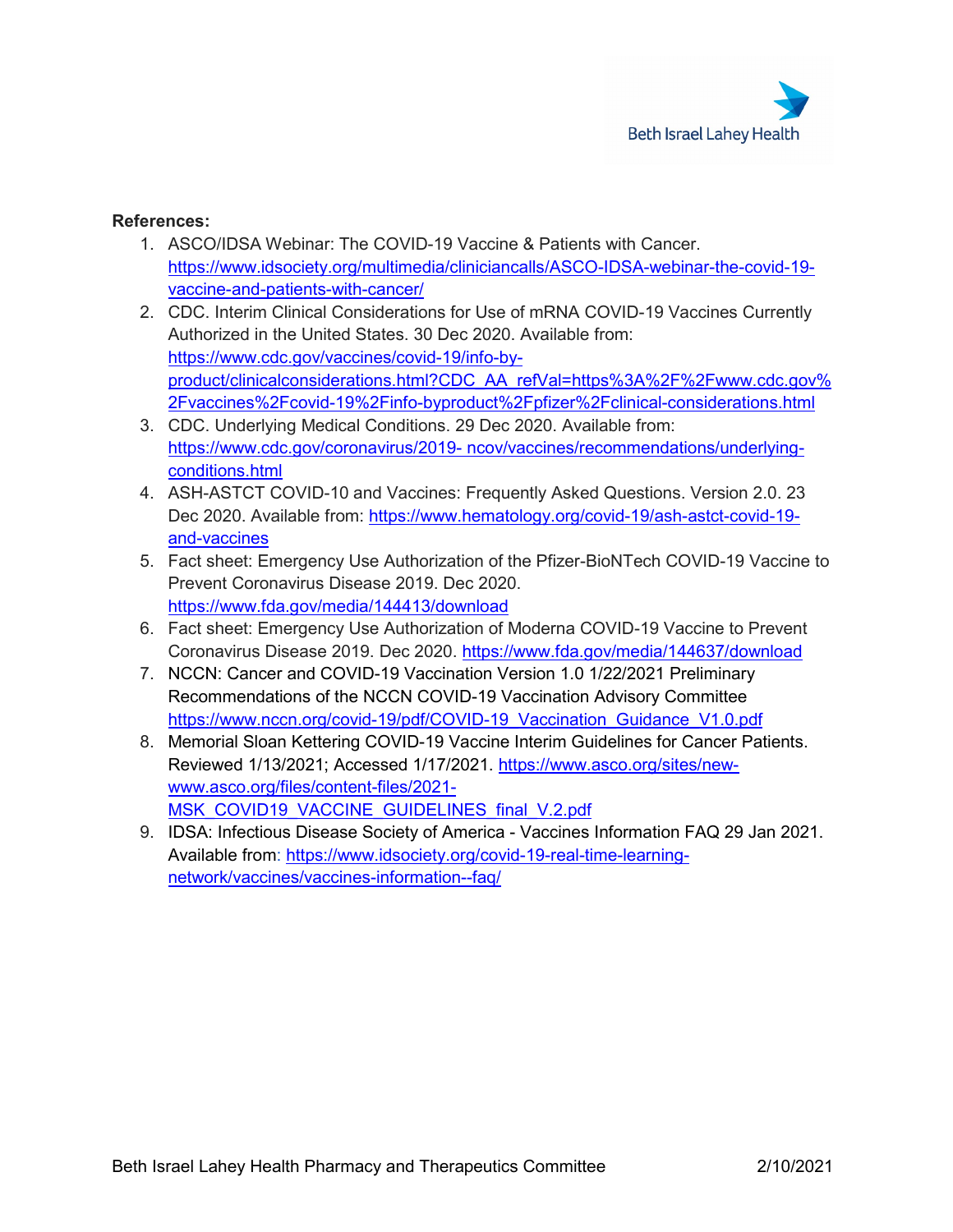

<span id="page-3-0"></span>

| <b>APPENDIX: COVID-19 Vaccination Guidelines in Immunosuppressed Populations:</b><br><b>Hematology/Oncology and Solid Organ Transplantation</b>                                       |                                                                                                                                    |                                                                                                                                                                                                                                                                                                                |  |  |
|---------------------------------------------------------------------------------------------------------------------------------------------------------------------------------------|------------------------------------------------------------------------------------------------------------------------------------|----------------------------------------------------------------------------------------------------------------------------------------------------------------------------------------------------------------------------------------------------------------------------------------------------------------|--|--|
|                                                                                                                                                                                       | <b>Vaccination Recommendation</b>                                                                                                  | <b>Comments</b>                                                                                                                                                                                                                                                                                                |  |  |
| <b>Hematology/Oncology</b>                                                                                                                                                            |                                                                                                                                    |                                                                                                                                                                                                                                                                                                                |  |  |
| <b>NOT actively being treated</b>                                                                                                                                                     | Recommend vaccination                                                                                                              |                                                                                                                                                                                                                                                                                                                |  |  |
| Active treatment: Immunization is recommended for all patients receiving active therapy, with the<br>understanding that there are limited safety and efficacy data in these patients. |                                                                                                                                    |                                                                                                                                                                                                                                                                                                                |  |  |
| <b>Cytotoxic Treatment</b>                                                                                                                                                            | Recommend vaccination                                                                                                              | Response may be blunted but<br>vaccination is still recommended.<br>Per provider discretion, may<br>consider deferring vaccination<br>during period of nadir                                                                                                                                                   |  |  |
| Targeted therapy                                                                                                                                                                      | Recommend vaccination                                                                                                              |                                                                                                                                                                                                                                                                                                                |  |  |
| Checkpoint inhibitors & other<br>immunotherapy                                                                                                                                        | Recommend vaccination                                                                                                              |                                                                                                                                                                                                                                                                                                                |  |  |
| Radiation therapy                                                                                                                                                                     | Recommend vaccination                                                                                                              |                                                                                                                                                                                                                                                                                                                |  |  |
| Hematopoietic stem cell transplant                                                                                                                                                    |                                                                                                                                    |                                                                                                                                                                                                                                                                                                                |  |  |
| Recent HSCT (autologous,<br>allogeneic)                                                                                                                                               | Recommend vaccination starting<br>after day 30 post-transplant                                                                     | Response may be blunted,<br>particularly in those patients who<br>have received anti-B-cell agents,<br>but vaccination is still<br>recommended. Note: for patients<br>who are receiving post-transplant<br>immunizations, recommend<br>separating COVID-19 vaccine from<br>other vaccines by at least 2 weeks. |  |  |
| Chronic GVHD treatment                                                                                                                                                                | Recommend vaccination                                                                                                              | Response may be blunted but<br>vaccination is still recommended.<br>No data regarding flaring GVHD.                                                                                                                                                                                                            |  |  |
| CAR-T                                                                                                                                                                                 | Recommend vaccination starting<br>after day 30 post CAR-T products                                                                 | Response may be blunted but<br>vaccination is still recommended.<br>For those patients on clinical trials,<br>confirm timing per protocol/sponsor                                                                                                                                                              |  |  |
| Solid organ transplant (i.e. heart, kidney, liver, pancreas)                                                                                                                          |                                                                                                                                    |                                                                                                                                                                                                                                                                                                                |  |  |
| Recent transplant                                                                                                                                                                     | Recommend vaccination starting<br>after 8 weeks post-transplant<br>AND/OR 8 weeks after use of ATG<br>for acute rejection episode. | Response may be blunted but<br>vaccination is still recommended.                                                                                                                                                                                                                                               |  |  |